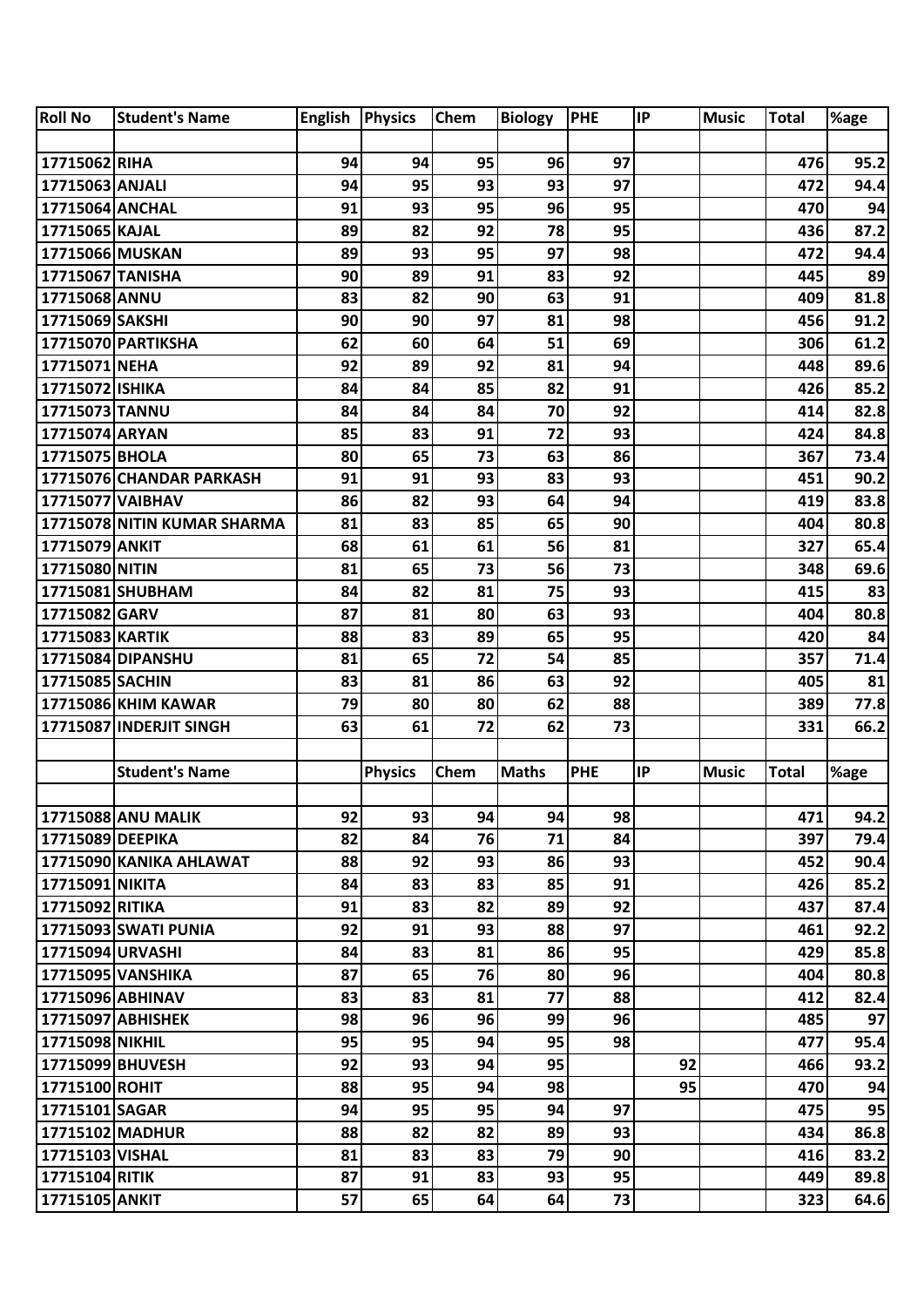| 17715106 ARYAN<br>81<br>74<br>83<br>65<br>60<br>81<br>370<br>77<br>17715107 AMAN<br>74<br>65<br>86<br>88<br>78<br>390<br>79<br>90<br>17715108 ASHISH<br>81<br>82<br>60<br>392<br>78.4<br>77<br>62<br>58<br>64.2<br>17715109 CHINU<br>60<br>64<br>321<br>57<br>61<br>17715110 DEVENDER<br>61<br>45<br>71<br>59<br>295<br>17715111 HARJEET<br>71<br>75<br>78<br>81<br>80<br>83<br>390<br>17715112 HARSH<br>80<br>81<br>80<br>76<br>83<br>80<br>400<br>78<br>75.2<br>17715113 HARSH LATHWAL<br>82<br>63<br>69<br>84<br>376<br>17715114 JASVINDER<br>78<br>81<br>69<br>74<br>60<br>362<br>72.4<br>73<br>64<br>81<br>60<br>72.8<br><b>17715115 MILAN KUMAR</b><br>86<br>364<br>92<br>83.2<br>81<br>81<br>81<br>81<br>17715116 MOHIT<br>416<br>17715117 MOHIT<br>84<br>82<br>82<br>76<br>83<br>407<br>81.4<br>65<br>89<br>79.2<br>17715118 MOHIT<br>80<br>80<br>82<br>396<br>17715119 PRAVESH MALIK<br>80<br>91<br>83<br>90<br>95<br>87.8<br>439<br>17715120 RAHUL<br>68<br>67<br>80<br>78<br>91<br>76.8<br>384<br>93<br>96<br>95<br>92.8<br><b>17715121 SACHIN</b><br>89<br>91<br>464<br>72<br>64<br>71<br>85<br>71.6<br><b>17715122 SAHIL KHASA</b><br>66<br>358<br>17715123 SAHIL<br>85<br>89<br>92<br>82.2<br>81<br>64<br>411<br>82<br>96<br>17715124 SAHIL<br>91<br>91<br>95<br>91<br>455<br>17715125 SHEKHAR<br>67<br>63<br>57<br>76<br>61<br>64.8<br>324<br>92<br>17715126 SOMPAL<br>88<br>83<br>78<br>87<br>85.6<br>428<br>63<br>59<br>75<br>17715127 UJJWAL SINGH<br>67<br>64<br>65.6<br>328<br><b>Student's Name</b><br>Eco<br>IP<br><b>Total</b><br><b>B</b> Std<br><b>Maths</b><br><b>PHE</b><br>Acc<br>%age<br>17715128 YAKSHITA<br>99<br>99<br>99<br>96<br>98.4<br>99<br>492<br>17715129 PARTEKSHA<br>97<br>96<br>94<br>80<br>81<br>448<br>89.6<br>17715130 SHOURIYA<br>95<br>92<br>87<br>85.2<br>92<br>60<br>426<br>17715131 ANJALI<br>73<br>362<br>74<br>64<br>83<br>68<br>72.4<br>17715132 TAMANNA DEVI PANNU<br>90<br>94<br>95<br>94<br>94<br>97<br>470<br>83<br>91<br>92<br>92<br>89.2<br>17715133 HARSHITA RANI<br>88<br>446<br>17715134 NIKITA SEHRAWAT<br>91<br>96<br>92<br>97<br>91<br>467<br>93.4<br>76<br>17715135 SAKSHI<br>88<br>73<br>85<br>59<br>76.2<br>381<br>75<br>17715136 KHUSHI AWANA<br>82<br>77<br>91<br>60<br>385<br>77<br>93<br>97<br>17715137 RITIKA KUMARI<br>90<br>96<br>91<br>467<br>93.4<br>75<br>75<br>17715138 PAYAL<br>84<br>78<br>92<br>80.8<br>404<br>78<br>89<br>95<br>79<br>17715139 ANSHIKA<br>85<br>85.2<br>426<br>87<br>83<br>79<br>92<br>84.2<br>17715140 ANSHU<br>80<br>421<br>17715141 TANNU<br>69<br>76<br>75<br>59<br>80<br>71.8<br>359<br>78<br>17715142 YANSHI<br>83<br>81<br>78<br>60<br>76<br>380<br>91<br>84<br>90<br>93<br>91<br>89.8<br>17715143 TAMANNA<br>449<br>77<br>82<br>80<br>93<br>77<br>81.8<br>17715144 NANCY<br>409<br>90<br>91<br>91<br>17715145 ANUJ HOODA<br>89<br>93<br>90.8<br>454<br>63<br>58<br>75<br>59<br>17715146 ABHISHEK<br>74<br>65.8<br>329<br>94<br>92<br>17715147 ARYAN KUMAR<br>91<br>86<br>94<br>457<br>91.4<br>64<br>76<br>59<br>17715148 DEEPANSHU<br>82<br>84<br>365<br>73<br>72<br>79<br>17715149 HIMANSHU<br>61<br>69<br>59<br>68<br>340<br>67<br>59<br>17715150 JATIN<br>65<br>60<br>72<br>64.6<br>323<br>17715151 SAHIL<br>64<br>59<br>58<br>63<br>45<br>289<br>57.8 |  |  |  |  |  |  |
|----------------------------------------------------------------------------------------------------------------------------------------------------------------------------------------------------------------------------------------------------------------------------------------------------------------------------------------------------------------------------------------------------------------------------------------------------------------------------------------------------------------------------------------------------------------------------------------------------------------------------------------------------------------------------------------------------------------------------------------------------------------------------------------------------------------------------------------------------------------------------------------------------------------------------------------------------------------------------------------------------------------------------------------------------------------------------------------------------------------------------------------------------------------------------------------------------------------------------------------------------------------------------------------------------------------------------------------------------------------------------------------------------------------------------------------------------------------------------------------------------------------------------------------------------------------------------------------------------------------------------------------------------------------------------------------------------------------------------------------------------------------------------------------------------------------------------------------------------------------------------------------------------------------------------------------------------------------------------------------------------------------------------------------------------------------------------------------------------------------------------------------------------------------------------------------------------------------------------------------------------------------------------------------------------------------------------------------------------------------------------------------------------------------------------------------------------------------------------------------------------------------------------------------------------------------------------------------------------------------------------------------------------------------------------------------------------------------------------------------------------------------------------------------------------------------------------------------------------------------------------------------------------------------------------------------------------------------------------------------------------------------------------------------------------------------------------------------------------------------------------------------------------------------------------------------------------------------------------------------------------------------------|--|--|--|--|--|--|
|                                                                                                                                                                                                                                                                                                                                                                                                                                                                                                                                                                                                                                                                                                                                                                                                                                                                                                                                                                                                                                                                                                                                                                                                                                                                                                                                                                                                                                                                                                                                                                                                                                                                                                                                                                                                                                                                                                                                                                                                                                                                                                                                                                                                                                                                                                                                                                                                                                                                                                                                                                                                                                                                                                                                                                                                                                                                                                                                                                                                                                                                                                                                                                                                                                                                      |  |  |  |  |  |  |
|                                                                                                                                                                                                                                                                                                                                                                                                                                                                                                                                                                                                                                                                                                                                                                                                                                                                                                                                                                                                                                                                                                                                                                                                                                                                                                                                                                                                                                                                                                                                                                                                                                                                                                                                                                                                                                                                                                                                                                                                                                                                                                                                                                                                                                                                                                                                                                                                                                                                                                                                                                                                                                                                                                                                                                                                                                                                                                                                                                                                                                                                                                                                                                                                                                                                      |  |  |  |  |  |  |
|                                                                                                                                                                                                                                                                                                                                                                                                                                                                                                                                                                                                                                                                                                                                                                                                                                                                                                                                                                                                                                                                                                                                                                                                                                                                                                                                                                                                                                                                                                                                                                                                                                                                                                                                                                                                                                                                                                                                                                                                                                                                                                                                                                                                                                                                                                                                                                                                                                                                                                                                                                                                                                                                                                                                                                                                                                                                                                                                                                                                                                                                                                                                                                                                                                                                      |  |  |  |  |  |  |
|                                                                                                                                                                                                                                                                                                                                                                                                                                                                                                                                                                                                                                                                                                                                                                                                                                                                                                                                                                                                                                                                                                                                                                                                                                                                                                                                                                                                                                                                                                                                                                                                                                                                                                                                                                                                                                                                                                                                                                                                                                                                                                                                                                                                                                                                                                                                                                                                                                                                                                                                                                                                                                                                                                                                                                                                                                                                                                                                                                                                                                                                                                                                                                                                                                                                      |  |  |  |  |  |  |
|                                                                                                                                                                                                                                                                                                                                                                                                                                                                                                                                                                                                                                                                                                                                                                                                                                                                                                                                                                                                                                                                                                                                                                                                                                                                                                                                                                                                                                                                                                                                                                                                                                                                                                                                                                                                                                                                                                                                                                                                                                                                                                                                                                                                                                                                                                                                                                                                                                                                                                                                                                                                                                                                                                                                                                                                                                                                                                                                                                                                                                                                                                                                                                                                                                                                      |  |  |  |  |  |  |
|                                                                                                                                                                                                                                                                                                                                                                                                                                                                                                                                                                                                                                                                                                                                                                                                                                                                                                                                                                                                                                                                                                                                                                                                                                                                                                                                                                                                                                                                                                                                                                                                                                                                                                                                                                                                                                                                                                                                                                                                                                                                                                                                                                                                                                                                                                                                                                                                                                                                                                                                                                                                                                                                                                                                                                                                                                                                                                                                                                                                                                                                                                                                                                                                                                                                      |  |  |  |  |  |  |
|                                                                                                                                                                                                                                                                                                                                                                                                                                                                                                                                                                                                                                                                                                                                                                                                                                                                                                                                                                                                                                                                                                                                                                                                                                                                                                                                                                                                                                                                                                                                                                                                                                                                                                                                                                                                                                                                                                                                                                                                                                                                                                                                                                                                                                                                                                                                                                                                                                                                                                                                                                                                                                                                                                                                                                                                                                                                                                                                                                                                                                                                                                                                                                                                                                                                      |  |  |  |  |  |  |
|                                                                                                                                                                                                                                                                                                                                                                                                                                                                                                                                                                                                                                                                                                                                                                                                                                                                                                                                                                                                                                                                                                                                                                                                                                                                                                                                                                                                                                                                                                                                                                                                                                                                                                                                                                                                                                                                                                                                                                                                                                                                                                                                                                                                                                                                                                                                                                                                                                                                                                                                                                                                                                                                                                                                                                                                                                                                                                                                                                                                                                                                                                                                                                                                                                                                      |  |  |  |  |  |  |
|                                                                                                                                                                                                                                                                                                                                                                                                                                                                                                                                                                                                                                                                                                                                                                                                                                                                                                                                                                                                                                                                                                                                                                                                                                                                                                                                                                                                                                                                                                                                                                                                                                                                                                                                                                                                                                                                                                                                                                                                                                                                                                                                                                                                                                                                                                                                                                                                                                                                                                                                                                                                                                                                                                                                                                                                                                                                                                                                                                                                                                                                                                                                                                                                                                                                      |  |  |  |  |  |  |
|                                                                                                                                                                                                                                                                                                                                                                                                                                                                                                                                                                                                                                                                                                                                                                                                                                                                                                                                                                                                                                                                                                                                                                                                                                                                                                                                                                                                                                                                                                                                                                                                                                                                                                                                                                                                                                                                                                                                                                                                                                                                                                                                                                                                                                                                                                                                                                                                                                                                                                                                                                                                                                                                                                                                                                                                                                                                                                                                                                                                                                                                                                                                                                                                                                                                      |  |  |  |  |  |  |
|                                                                                                                                                                                                                                                                                                                                                                                                                                                                                                                                                                                                                                                                                                                                                                                                                                                                                                                                                                                                                                                                                                                                                                                                                                                                                                                                                                                                                                                                                                                                                                                                                                                                                                                                                                                                                                                                                                                                                                                                                                                                                                                                                                                                                                                                                                                                                                                                                                                                                                                                                                                                                                                                                                                                                                                                                                                                                                                                                                                                                                                                                                                                                                                                                                                                      |  |  |  |  |  |  |
|                                                                                                                                                                                                                                                                                                                                                                                                                                                                                                                                                                                                                                                                                                                                                                                                                                                                                                                                                                                                                                                                                                                                                                                                                                                                                                                                                                                                                                                                                                                                                                                                                                                                                                                                                                                                                                                                                                                                                                                                                                                                                                                                                                                                                                                                                                                                                                                                                                                                                                                                                                                                                                                                                                                                                                                                                                                                                                                                                                                                                                                                                                                                                                                                                                                                      |  |  |  |  |  |  |
|                                                                                                                                                                                                                                                                                                                                                                                                                                                                                                                                                                                                                                                                                                                                                                                                                                                                                                                                                                                                                                                                                                                                                                                                                                                                                                                                                                                                                                                                                                                                                                                                                                                                                                                                                                                                                                                                                                                                                                                                                                                                                                                                                                                                                                                                                                                                                                                                                                                                                                                                                                                                                                                                                                                                                                                                                                                                                                                                                                                                                                                                                                                                                                                                                                                                      |  |  |  |  |  |  |
|                                                                                                                                                                                                                                                                                                                                                                                                                                                                                                                                                                                                                                                                                                                                                                                                                                                                                                                                                                                                                                                                                                                                                                                                                                                                                                                                                                                                                                                                                                                                                                                                                                                                                                                                                                                                                                                                                                                                                                                                                                                                                                                                                                                                                                                                                                                                                                                                                                                                                                                                                                                                                                                                                                                                                                                                                                                                                                                                                                                                                                                                                                                                                                                                                                                                      |  |  |  |  |  |  |
|                                                                                                                                                                                                                                                                                                                                                                                                                                                                                                                                                                                                                                                                                                                                                                                                                                                                                                                                                                                                                                                                                                                                                                                                                                                                                                                                                                                                                                                                                                                                                                                                                                                                                                                                                                                                                                                                                                                                                                                                                                                                                                                                                                                                                                                                                                                                                                                                                                                                                                                                                                                                                                                                                                                                                                                                                                                                                                                                                                                                                                                                                                                                                                                                                                                                      |  |  |  |  |  |  |
|                                                                                                                                                                                                                                                                                                                                                                                                                                                                                                                                                                                                                                                                                                                                                                                                                                                                                                                                                                                                                                                                                                                                                                                                                                                                                                                                                                                                                                                                                                                                                                                                                                                                                                                                                                                                                                                                                                                                                                                                                                                                                                                                                                                                                                                                                                                                                                                                                                                                                                                                                                                                                                                                                                                                                                                                                                                                                                                                                                                                                                                                                                                                                                                                                                                                      |  |  |  |  |  |  |
|                                                                                                                                                                                                                                                                                                                                                                                                                                                                                                                                                                                                                                                                                                                                                                                                                                                                                                                                                                                                                                                                                                                                                                                                                                                                                                                                                                                                                                                                                                                                                                                                                                                                                                                                                                                                                                                                                                                                                                                                                                                                                                                                                                                                                                                                                                                                                                                                                                                                                                                                                                                                                                                                                                                                                                                                                                                                                                                                                                                                                                                                                                                                                                                                                                                                      |  |  |  |  |  |  |
|                                                                                                                                                                                                                                                                                                                                                                                                                                                                                                                                                                                                                                                                                                                                                                                                                                                                                                                                                                                                                                                                                                                                                                                                                                                                                                                                                                                                                                                                                                                                                                                                                                                                                                                                                                                                                                                                                                                                                                                                                                                                                                                                                                                                                                                                                                                                                                                                                                                                                                                                                                                                                                                                                                                                                                                                                                                                                                                                                                                                                                                                                                                                                                                                                                                                      |  |  |  |  |  |  |
|                                                                                                                                                                                                                                                                                                                                                                                                                                                                                                                                                                                                                                                                                                                                                                                                                                                                                                                                                                                                                                                                                                                                                                                                                                                                                                                                                                                                                                                                                                                                                                                                                                                                                                                                                                                                                                                                                                                                                                                                                                                                                                                                                                                                                                                                                                                                                                                                                                                                                                                                                                                                                                                                                                                                                                                                                                                                                                                                                                                                                                                                                                                                                                                                                                                                      |  |  |  |  |  |  |
|                                                                                                                                                                                                                                                                                                                                                                                                                                                                                                                                                                                                                                                                                                                                                                                                                                                                                                                                                                                                                                                                                                                                                                                                                                                                                                                                                                                                                                                                                                                                                                                                                                                                                                                                                                                                                                                                                                                                                                                                                                                                                                                                                                                                                                                                                                                                                                                                                                                                                                                                                                                                                                                                                                                                                                                                                                                                                                                                                                                                                                                                                                                                                                                                                                                                      |  |  |  |  |  |  |
|                                                                                                                                                                                                                                                                                                                                                                                                                                                                                                                                                                                                                                                                                                                                                                                                                                                                                                                                                                                                                                                                                                                                                                                                                                                                                                                                                                                                                                                                                                                                                                                                                                                                                                                                                                                                                                                                                                                                                                                                                                                                                                                                                                                                                                                                                                                                                                                                                                                                                                                                                                                                                                                                                                                                                                                                                                                                                                                                                                                                                                                                                                                                                                                                                                                                      |  |  |  |  |  |  |
|                                                                                                                                                                                                                                                                                                                                                                                                                                                                                                                                                                                                                                                                                                                                                                                                                                                                                                                                                                                                                                                                                                                                                                                                                                                                                                                                                                                                                                                                                                                                                                                                                                                                                                                                                                                                                                                                                                                                                                                                                                                                                                                                                                                                                                                                                                                                                                                                                                                                                                                                                                                                                                                                                                                                                                                                                                                                                                                                                                                                                                                                                                                                                                                                                                                                      |  |  |  |  |  |  |
|                                                                                                                                                                                                                                                                                                                                                                                                                                                                                                                                                                                                                                                                                                                                                                                                                                                                                                                                                                                                                                                                                                                                                                                                                                                                                                                                                                                                                                                                                                                                                                                                                                                                                                                                                                                                                                                                                                                                                                                                                                                                                                                                                                                                                                                                                                                                                                                                                                                                                                                                                                                                                                                                                                                                                                                                                                                                                                                                                                                                                                                                                                                                                                                                                                                                      |  |  |  |  |  |  |
|                                                                                                                                                                                                                                                                                                                                                                                                                                                                                                                                                                                                                                                                                                                                                                                                                                                                                                                                                                                                                                                                                                                                                                                                                                                                                                                                                                                                                                                                                                                                                                                                                                                                                                                                                                                                                                                                                                                                                                                                                                                                                                                                                                                                                                                                                                                                                                                                                                                                                                                                                                                                                                                                                                                                                                                                                                                                                                                                                                                                                                                                                                                                                                                                                                                                      |  |  |  |  |  |  |
|                                                                                                                                                                                                                                                                                                                                                                                                                                                                                                                                                                                                                                                                                                                                                                                                                                                                                                                                                                                                                                                                                                                                                                                                                                                                                                                                                                                                                                                                                                                                                                                                                                                                                                                                                                                                                                                                                                                                                                                                                                                                                                                                                                                                                                                                                                                                                                                                                                                                                                                                                                                                                                                                                                                                                                                                                                                                                                                                                                                                                                                                                                                                                                                                                                                                      |  |  |  |  |  |  |
|                                                                                                                                                                                                                                                                                                                                                                                                                                                                                                                                                                                                                                                                                                                                                                                                                                                                                                                                                                                                                                                                                                                                                                                                                                                                                                                                                                                                                                                                                                                                                                                                                                                                                                                                                                                                                                                                                                                                                                                                                                                                                                                                                                                                                                                                                                                                                                                                                                                                                                                                                                                                                                                                                                                                                                                                                                                                                                                                                                                                                                                                                                                                                                                                                                                                      |  |  |  |  |  |  |
|                                                                                                                                                                                                                                                                                                                                                                                                                                                                                                                                                                                                                                                                                                                                                                                                                                                                                                                                                                                                                                                                                                                                                                                                                                                                                                                                                                                                                                                                                                                                                                                                                                                                                                                                                                                                                                                                                                                                                                                                                                                                                                                                                                                                                                                                                                                                                                                                                                                                                                                                                                                                                                                                                                                                                                                                                                                                                                                                                                                                                                                                                                                                                                                                                                                                      |  |  |  |  |  |  |
|                                                                                                                                                                                                                                                                                                                                                                                                                                                                                                                                                                                                                                                                                                                                                                                                                                                                                                                                                                                                                                                                                                                                                                                                                                                                                                                                                                                                                                                                                                                                                                                                                                                                                                                                                                                                                                                                                                                                                                                                                                                                                                                                                                                                                                                                                                                                                                                                                                                                                                                                                                                                                                                                                                                                                                                                                                                                                                                                                                                                                                                                                                                                                                                                                                                                      |  |  |  |  |  |  |
|                                                                                                                                                                                                                                                                                                                                                                                                                                                                                                                                                                                                                                                                                                                                                                                                                                                                                                                                                                                                                                                                                                                                                                                                                                                                                                                                                                                                                                                                                                                                                                                                                                                                                                                                                                                                                                                                                                                                                                                                                                                                                                                                                                                                                                                                                                                                                                                                                                                                                                                                                                                                                                                                                                                                                                                                                                                                                                                                                                                                                                                                                                                                                                                                                                                                      |  |  |  |  |  |  |
|                                                                                                                                                                                                                                                                                                                                                                                                                                                                                                                                                                                                                                                                                                                                                                                                                                                                                                                                                                                                                                                                                                                                                                                                                                                                                                                                                                                                                                                                                                                                                                                                                                                                                                                                                                                                                                                                                                                                                                                                                                                                                                                                                                                                                                                                                                                                                                                                                                                                                                                                                                                                                                                                                                                                                                                                                                                                                                                                                                                                                                                                                                                                                                                                                                                                      |  |  |  |  |  |  |
|                                                                                                                                                                                                                                                                                                                                                                                                                                                                                                                                                                                                                                                                                                                                                                                                                                                                                                                                                                                                                                                                                                                                                                                                                                                                                                                                                                                                                                                                                                                                                                                                                                                                                                                                                                                                                                                                                                                                                                                                                                                                                                                                                                                                                                                                                                                                                                                                                                                                                                                                                                                                                                                                                                                                                                                                                                                                                                                                                                                                                                                                                                                                                                                                                                                                      |  |  |  |  |  |  |
|                                                                                                                                                                                                                                                                                                                                                                                                                                                                                                                                                                                                                                                                                                                                                                                                                                                                                                                                                                                                                                                                                                                                                                                                                                                                                                                                                                                                                                                                                                                                                                                                                                                                                                                                                                                                                                                                                                                                                                                                                                                                                                                                                                                                                                                                                                                                                                                                                                                                                                                                                                                                                                                                                                                                                                                                                                                                                                                                                                                                                                                                                                                                                                                                                                                                      |  |  |  |  |  |  |
|                                                                                                                                                                                                                                                                                                                                                                                                                                                                                                                                                                                                                                                                                                                                                                                                                                                                                                                                                                                                                                                                                                                                                                                                                                                                                                                                                                                                                                                                                                                                                                                                                                                                                                                                                                                                                                                                                                                                                                                                                                                                                                                                                                                                                                                                                                                                                                                                                                                                                                                                                                                                                                                                                                                                                                                                                                                                                                                                                                                                                                                                                                                                                                                                                                                                      |  |  |  |  |  |  |
|                                                                                                                                                                                                                                                                                                                                                                                                                                                                                                                                                                                                                                                                                                                                                                                                                                                                                                                                                                                                                                                                                                                                                                                                                                                                                                                                                                                                                                                                                                                                                                                                                                                                                                                                                                                                                                                                                                                                                                                                                                                                                                                                                                                                                                                                                                                                                                                                                                                                                                                                                                                                                                                                                                                                                                                                                                                                                                                                                                                                                                                                                                                                                                                                                                                                      |  |  |  |  |  |  |
|                                                                                                                                                                                                                                                                                                                                                                                                                                                                                                                                                                                                                                                                                                                                                                                                                                                                                                                                                                                                                                                                                                                                                                                                                                                                                                                                                                                                                                                                                                                                                                                                                                                                                                                                                                                                                                                                                                                                                                                                                                                                                                                                                                                                                                                                                                                                                                                                                                                                                                                                                                                                                                                                                                                                                                                                                                                                                                                                                                                                                                                                                                                                                                                                                                                                      |  |  |  |  |  |  |
|                                                                                                                                                                                                                                                                                                                                                                                                                                                                                                                                                                                                                                                                                                                                                                                                                                                                                                                                                                                                                                                                                                                                                                                                                                                                                                                                                                                                                                                                                                                                                                                                                                                                                                                                                                                                                                                                                                                                                                                                                                                                                                                                                                                                                                                                                                                                                                                                                                                                                                                                                                                                                                                                                                                                                                                                                                                                                                                                                                                                                                                                                                                                                                                                                                                                      |  |  |  |  |  |  |
|                                                                                                                                                                                                                                                                                                                                                                                                                                                                                                                                                                                                                                                                                                                                                                                                                                                                                                                                                                                                                                                                                                                                                                                                                                                                                                                                                                                                                                                                                                                                                                                                                                                                                                                                                                                                                                                                                                                                                                                                                                                                                                                                                                                                                                                                                                                                                                                                                                                                                                                                                                                                                                                                                                                                                                                                                                                                                                                                                                                                                                                                                                                                                                                                                                                                      |  |  |  |  |  |  |
|                                                                                                                                                                                                                                                                                                                                                                                                                                                                                                                                                                                                                                                                                                                                                                                                                                                                                                                                                                                                                                                                                                                                                                                                                                                                                                                                                                                                                                                                                                                                                                                                                                                                                                                                                                                                                                                                                                                                                                                                                                                                                                                                                                                                                                                                                                                                                                                                                                                                                                                                                                                                                                                                                                                                                                                                                                                                                                                                                                                                                                                                                                                                                                                                                                                                      |  |  |  |  |  |  |
|                                                                                                                                                                                                                                                                                                                                                                                                                                                                                                                                                                                                                                                                                                                                                                                                                                                                                                                                                                                                                                                                                                                                                                                                                                                                                                                                                                                                                                                                                                                                                                                                                                                                                                                                                                                                                                                                                                                                                                                                                                                                                                                                                                                                                                                                                                                                                                                                                                                                                                                                                                                                                                                                                                                                                                                                                                                                                                                                                                                                                                                                                                                                                                                                                                                                      |  |  |  |  |  |  |
|                                                                                                                                                                                                                                                                                                                                                                                                                                                                                                                                                                                                                                                                                                                                                                                                                                                                                                                                                                                                                                                                                                                                                                                                                                                                                                                                                                                                                                                                                                                                                                                                                                                                                                                                                                                                                                                                                                                                                                                                                                                                                                                                                                                                                                                                                                                                                                                                                                                                                                                                                                                                                                                                                                                                                                                                                                                                                                                                                                                                                                                                                                                                                                                                                                                                      |  |  |  |  |  |  |
|                                                                                                                                                                                                                                                                                                                                                                                                                                                                                                                                                                                                                                                                                                                                                                                                                                                                                                                                                                                                                                                                                                                                                                                                                                                                                                                                                                                                                                                                                                                                                                                                                                                                                                                                                                                                                                                                                                                                                                                                                                                                                                                                                                                                                                                                                                                                                                                                                                                                                                                                                                                                                                                                                                                                                                                                                                                                                                                                                                                                                                                                                                                                                                                                                                                                      |  |  |  |  |  |  |
|                                                                                                                                                                                                                                                                                                                                                                                                                                                                                                                                                                                                                                                                                                                                                                                                                                                                                                                                                                                                                                                                                                                                                                                                                                                                                                                                                                                                                                                                                                                                                                                                                                                                                                                                                                                                                                                                                                                                                                                                                                                                                                                                                                                                                                                                                                                                                                                                                                                                                                                                                                                                                                                                                                                                                                                                                                                                                                                                                                                                                                                                                                                                                                                                                                                                      |  |  |  |  |  |  |
|                                                                                                                                                                                                                                                                                                                                                                                                                                                                                                                                                                                                                                                                                                                                                                                                                                                                                                                                                                                                                                                                                                                                                                                                                                                                                                                                                                                                                                                                                                                                                                                                                                                                                                                                                                                                                                                                                                                                                                                                                                                                                                                                                                                                                                                                                                                                                                                                                                                                                                                                                                                                                                                                                                                                                                                                                                                                                                                                                                                                                                                                                                                                                                                                                                                                      |  |  |  |  |  |  |
|                                                                                                                                                                                                                                                                                                                                                                                                                                                                                                                                                                                                                                                                                                                                                                                                                                                                                                                                                                                                                                                                                                                                                                                                                                                                                                                                                                                                                                                                                                                                                                                                                                                                                                                                                                                                                                                                                                                                                                                                                                                                                                                                                                                                                                                                                                                                                                                                                                                                                                                                                                                                                                                                                                                                                                                                                                                                                                                                                                                                                                                                                                                                                                                                                                                                      |  |  |  |  |  |  |
|                                                                                                                                                                                                                                                                                                                                                                                                                                                                                                                                                                                                                                                                                                                                                                                                                                                                                                                                                                                                                                                                                                                                                                                                                                                                                                                                                                                                                                                                                                                                                                                                                                                                                                                                                                                                                                                                                                                                                                                                                                                                                                                                                                                                                                                                                                                                                                                                                                                                                                                                                                                                                                                                                                                                                                                                                                                                                                                                                                                                                                                                                                                                                                                                                                                                      |  |  |  |  |  |  |
|                                                                                                                                                                                                                                                                                                                                                                                                                                                                                                                                                                                                                                                                                                                                                                                                                                                                                                                                                                                                                                                                                                                                                                                                                                                                                                                                                                                                                                                                                                                                                                                                                                                                                                                                                                                                                                                                                                                                                                                                                                                                                                                                                                                                                                                                                                                                                                                                                                                                                                                                                                                                                                                                                                                                                                                                                                                                                                                                                                                                                                                                                                                                                                                                                                                                      |  |  |  |  |  |  |
|                                                                                                                                                                                                                                                                                                                                                                                                                                                                                                                                                                                                                                                                                                                                                                                                                                                                                                                                                                                                                                                                                                                                                                                                                                                                                                                                                                                                                                                                                                                                                                                                                                                                                                                                                                                                                                                                                                                                                                                                                                                                                                                                                                                                                                                                                                                                                                                                                                                                                                                                                                                                                                                                                                                                                                                                                                                                                                                                                                                                                                                                                                                                                                                                                                                                      |  |  |  |  |  |  |
|                                                                                                                                                                                                                                                                                                                                                                                                                                                                                                                                                                                                                                                                                                                                                                                                                                                                                                                                                                                                                                                                                                                                                                                                                                                                                                                                                                                                                                                                                                                                                                                                                                                                                                                                                                                                                                                                                                                                                                                                                                                                                                                                                                                                                                                                                                                                                                                                                                                                                                                                                                                                                                                                                                                                                                                                                                                                                                                                                                                                                                                                                                                                                                                                                                                                      |  |  |  |  |  |  |